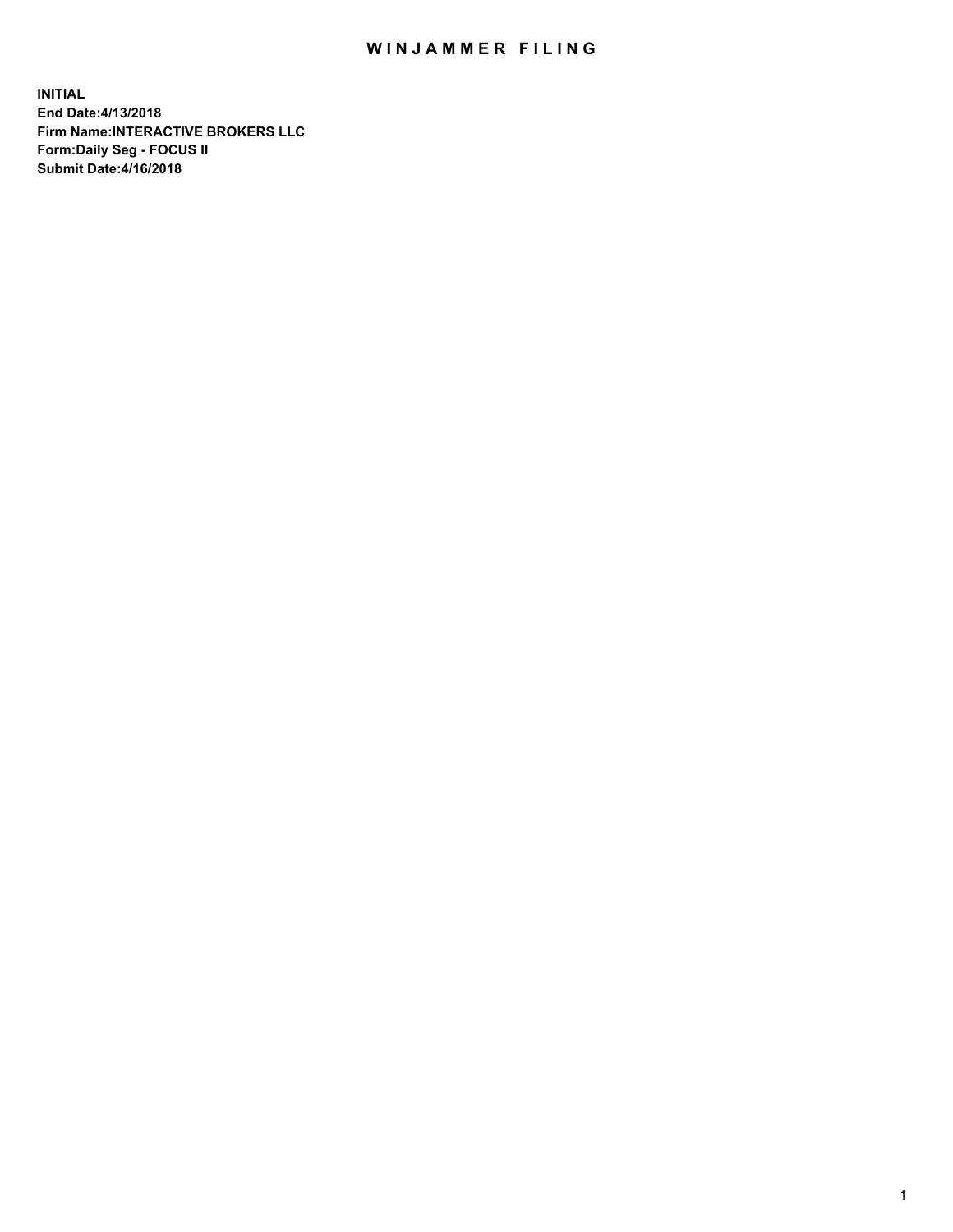## **INITIAL End Date:4/13/2018 Firm Name:INTERACTIVE BROKERS LLC Form:Daily Seg - FOCUS II Submit Date:4/16/2018 Daily Segregation - Cover Page**

| Name of Company<br><b>Contact Name</b><br><b>Contact Phone Number</b><br><b>Contact Email Address</b>                                                                                                                                                                                                                          | <b>INTERACTIVE BROKERS LLC</b><br><b>James Menicucci</b><br>203-618-8085<br>jmenicucci@interactivebrokers.c<br>om |
|--------------------------------------------------------------------------------------------------------------------------------------------------------------------------------------------------------------------------------------------------------------------------------------------------------------------------------|-------------------------------------------------------------------------------------------------------------------|
| FCM's Customer Segregated Funds Residual Interest Target (choose one):<br>a. Minimum dollar amount: ; or<br>b. Minimum percentage of customer segregated funds required:% ; or<br>c. Dollar amount range between: and; or<br>d. Percentage range of customer segregated funds required between: % and %.                       | $\overline{\mathbf{0}}$<br>0<br>155,000,000 245,000,000<br>00                                                     |
| FCM's Customer Secured Amount Funds Residual Interest Target (choose one):<br>a. Minimum dollar amount: ; or<br>b. Minimum percentage of customer secured funds required:%; or<br>c. Dollar amount range between: and; or<br>d. Percentage range of customer secured funds required between: % and %.                          | $\overline{\mathbf{0}}$<br>0<br>80,000,000 120,000,000<br>00                                                      |
| FCM's Cleared Swaps Customer Collateral Residual Interest Target (choose one):<br>a. Minimum dollar amount: ; or<br>b. Minimum percentage of cleared swaps customer collateral required:% ; or<br>c. Dollar amount range between: and; or<br>d. Percentage range of cleared swaps customer collateral required between:% and%. | $\overline{\mathbf{0}}$<br>$\overline{\mathbf{0}}$<br>00<br>0 <sub>0</sub>                                        |

Attach supporting documents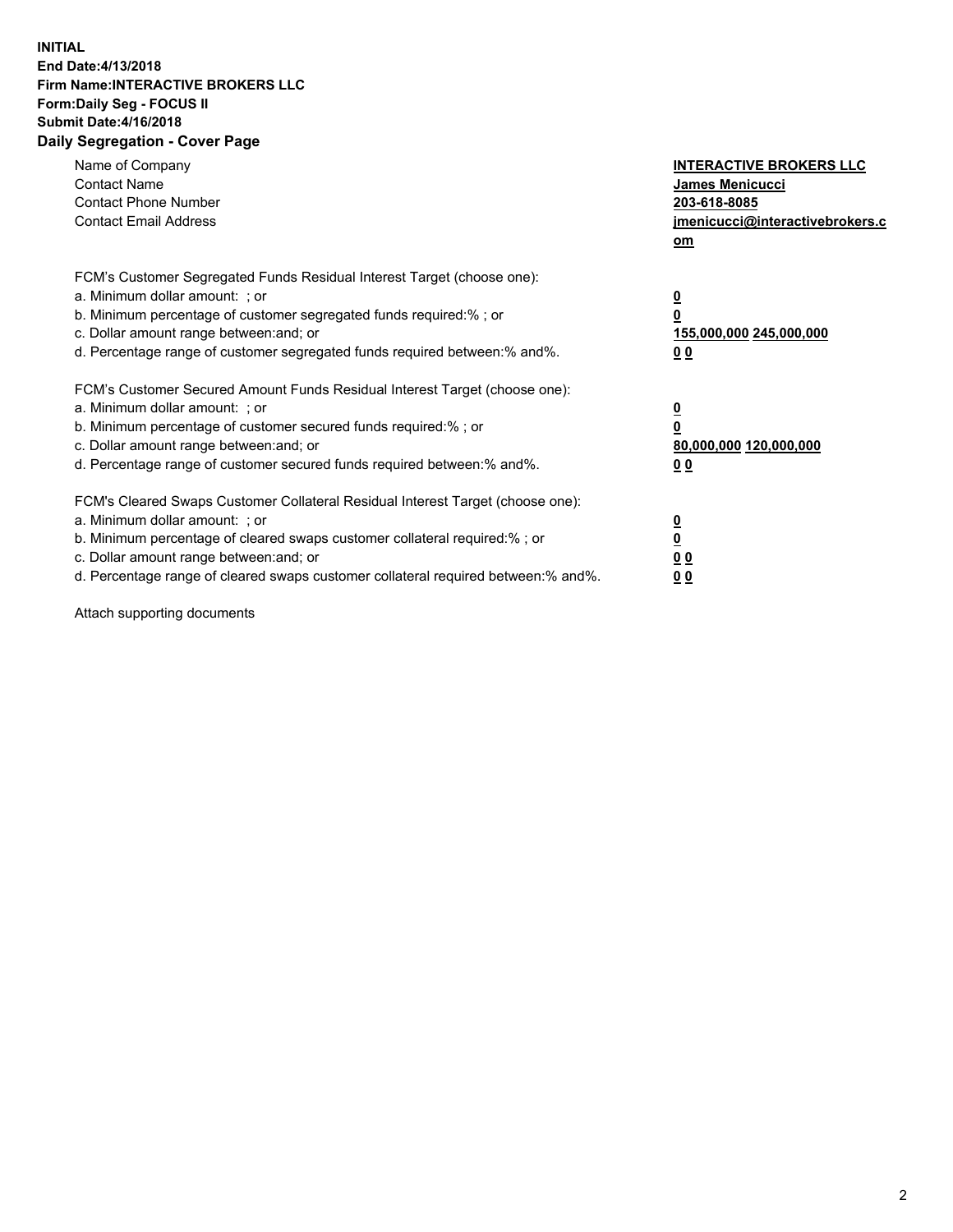## **INITIAL End Date:4/13/2018 Firm Name:INTERACTIVE BROKERS LLC Form:Daily Seg - FOCUS II Submit Date:4/16/2018 Daily Segregation - Secured Amounts**

|                | Daily Ocglegation - Occuled Amounts                                                         |                                  |
|----------------|---------------------------------------------------------------------------------------------|----------------------------------|
|                | Foreign Futures and Foreign Options Secured Amounts                                         |                                  |
|                | Amount required to be set aside pursuant to law, rule or regulation of a foreign            | $0$ [7305]                       |
|                | government or a rule of a self-regulatory organization authorized thereunder                |                                  |
| 1.             | Net ledger balance - Foreign Futures and Foreign Option Trading - All Customers             |                                  |
|                | A. Cash                                                                                     | 446,378,137 [7315]               |
|                | B. Securities (at market)                                                                   | $0$ [7317]                       |
| 2.             | Net unrealized profit (loss) in open futures contracts traded on a foreign board of trade   | -13,027,524 [7325]               |
| 3.             | Exchange traded options                                                                     |                                  |
|                | a. Market value of open option contracts purchased on a foreign board of trade              | 59,601 [7335]                    |
|                | b. Market value of open contracts granted (sold) on a foreign board of trade                | -33,361 [7337]                   |
| 4.             | Net equity (deficit) (add lines 1.2. and 3.)                                                | 433,376,853 [7345]               |
| 5.             | Account liquidating to a deficit and account with a debit balances - gross amount           | 3,467 [7351]                     |
|                | Less: amount offset by customer owned securities                                            | 0 [7352] 3,467 [7354]            |
| 6.             | Amount required to be set aside as the secured amount - Net Liquidating Equity              | 433,380,320 [7355]               |
|                | Method (add lines 4 and 5)                                                                  |                                  |
| 7.             | Greater of amount required to be set aside pursuant to foreign jurisdiction (above) or line | 433,380,320 [7360]               |
|                | 6.                                                                                          |                                  |
|                | FUNDS DEPOSITED IN SEPARATE REGULATION 30.7 ACCOUNTS                                        |                                  |
| $\mathbf{1}$ . | Cash in banks                                                                               |                                  |
|                | A. Banks located in the United States                                                       | 85,797,955 [7500]                |
|                | B. Other banks qualified under Regulation 30.7                                              | 0 [7520] 85,797,955 [7530]       |
| 2.             | Securities                                                                                  |                                  |
|                | A. In safekeeping with banks located in the United States                                   | 371,360,140 [7540]               |
|                | B. In safekeeping with other banks qualified under Regulation 30.7                          | 0 [7560] 371,360,140 [7570]      |
| 3.             | Equities with registered futures commission merchants                                       |                                  |
|                | A. Cash                                                                                     | $0$ [7580]                       |
|                | <b>B.</b> Securities                                                                        | $0$ [7590]                       |
|                | C. Unrealized gain (loss) on open futures contracts                                         | $0$ [7600]                       |
|                | D. Value of long option contracts                                                           | $0$ [7610]                       |
|                | E. Value of short option contracts                                                          | 0 [7615] 0 [7620]                |
| 4.             | Amounts held by clearing organizations of foreign boards of trade                           |                                  |
|                | A. Cash                                                                                     | $0$ [7640]                       |
|                | <b>B.</b> Securities                                                                        | $0$ [7650]                       |
|                | C. Amount due to (from) clearing organization - daily variation                             | $0$ [7660]                       |
|                | D. Value of long option contracts                                                           | $0$ [7670]                       |
|                | E. Value of short option contracts                                                          | 0 [7675] 0 [7680]                |
| 5.             | Amounts held by members of foreign boards of trade                                          |                                  |
|                | A. Cash                                                                                     | 101,315,167 [7700]               |
|                | <b>B.</b> Securities                                                                        | $0$ [7710]                       |
|                | C. Unrealized gain (loss) on open futures contracts                                         | 4,152,558 [7720]                 |
|                | D. Value of long option contracts                                                           | 57,459 [7730]                    |
|                | E. Value of short option contracts                                                          | -31,218 [7735] 97,188,850 [7740] |
| 6.             | Amounts with other depositories designated by a foreign board of trade                      | $0$ [7760]                       |
| 7.             | Segregated funds on hand                                                                    | $0$ [7765]                       |
| 8.             | Total funds in separate section 30.7 accounts                                               | 554,346,945 [7770]               |
| 9.             | Excess (deficiency) Set Aside for Secured Amount (subtract line 7 Secured Statement         | 120,966,625 [7380]               |
|                | Page 1 from Line 8)                                                                         |                                  |
| 10.            | Management Target Amount for Excess funds in separate section 30.7 accounts                 | 80,000,000 [7780]                |
| 11.            | Excess (deficiency) funds in separate 30.7 accounts over (under) Management Target          | 40,966,625 [7785]                |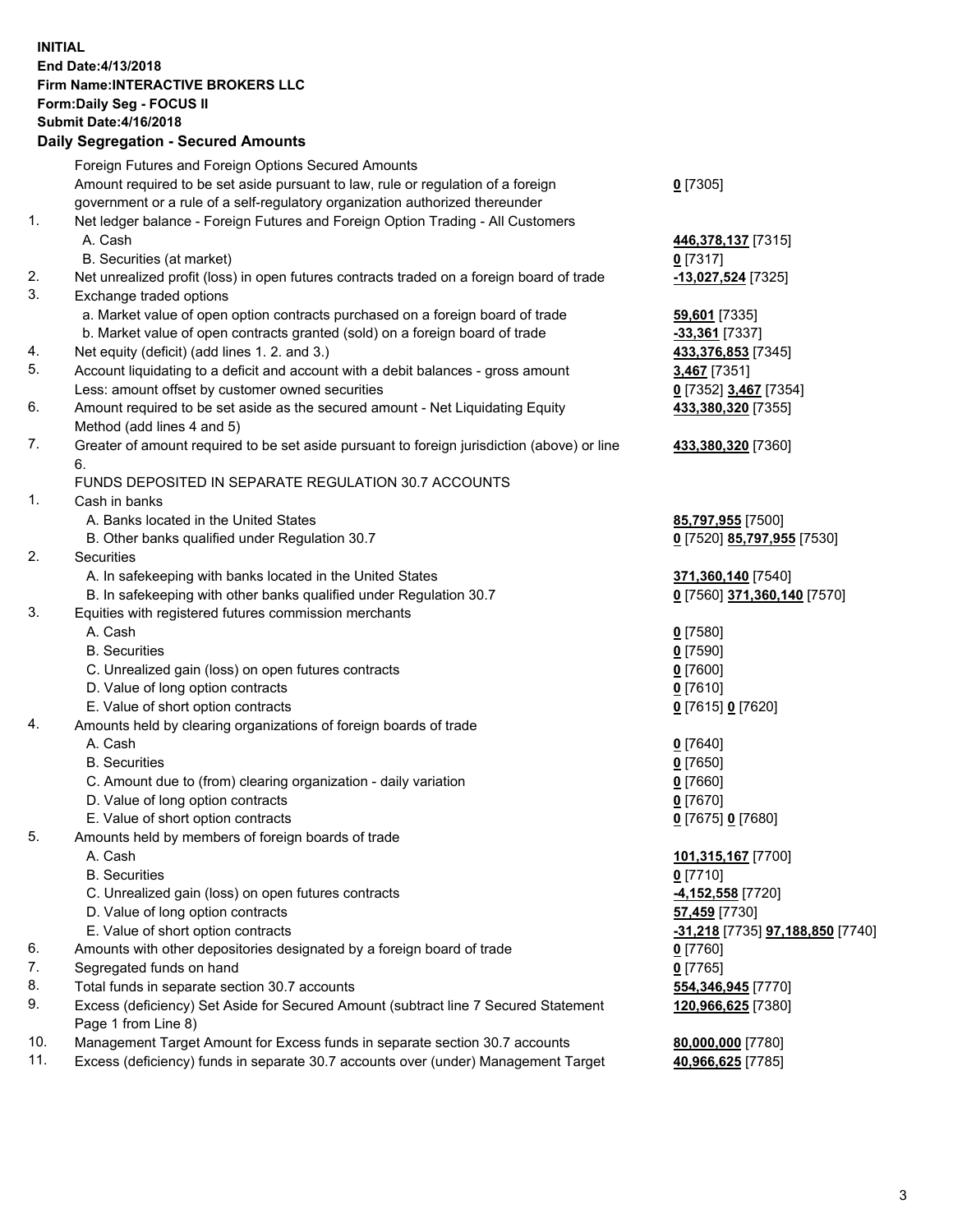**INITIAL End Date:4/13/2018 Firm Name:INTERACTIVE BROKERS LLC Form:Daily Seg - FOCUS II Submit Date:4/16/2018 Daily Segregation - Segregation Statement** SEGREGATION REQUIREMENTS(Section 4d(2) of the CEAct) 1. Net ledger balance A. Cash **4,050,551,124** [7010] B. Securities (at market) **0** [7020] 2. Net unrealized profit (loss) in open futures contracts traded on a contract market **56,113,238** [7030] 3. Exchange traded options A. Add market value of open option contracts purchased on a contract market **194,936,597** [7032] B. Deduct market value of open option contracts granted (sold) on a contract market **-217,794,720** [7033] 4. Net equity (deficit) (add lines 1, 2 and 3) **4,083,806,239** [7040] 5. Accounts liquidating to a deficit and accounts with debit balances - gross amount **225,412** [7045] Less: amount offset by customer securities **0** [7047] **225,412** [7050] 6. Amount required to be segregated (add lines 4 and 5) **4,084,031,651** [7060] FUNDS IN SEGREGATED ACCOUNTS 7. Deposited in segregated funds bank accounts A. Cash **215,503,287** [7070] B. Securities representing investments of customers' funds (at market) **3,004,652,387** [7080] C. Securities held for particular customers or option customers in lieu of cash (at market) **0** [7090] 8. Margins on deposit with derivatives clearing organizations of contract markets A. Cash **22,462,278** [7100] B. Securities representing investments of customers' funds (at market) **1,082,249,253** [7110] C. Securities held for particular customers or option customers in lieu of cash (at market) **0** [7120] 9. Net settlement from (to) derivatives clearing organizations of contract markets **4,625,542** [7130] 10. Exchange traded options A. Value of open long option contracts **194,840,123** [7132] B. Value of open short option contracts **-217,721,443** [7133] 11. Net equities with other FCMs A. Net liquidating equity **0** [7140] B. Securities representing investments of customers' funds (at market) **0** [7160] C. Securities held for particular customers or option customers in lieu of cash (at market) **0** [7170] 12. Segregated funds on hand **0** [7150] 13. Total amount in segregation (add lines 7 through 12) **4,306,611,427** [7180] 14. Excess (deficiency) funds in segregation (subtract line 6 from line 13) **222,579,776** [7190] 15. Management Target Amount for Excess funds in segregation **155,000,000** [7194]

16. Excess (deficiency) funds in segregation over (under) Management Target Amount Excess

**67,579,776** [7198]